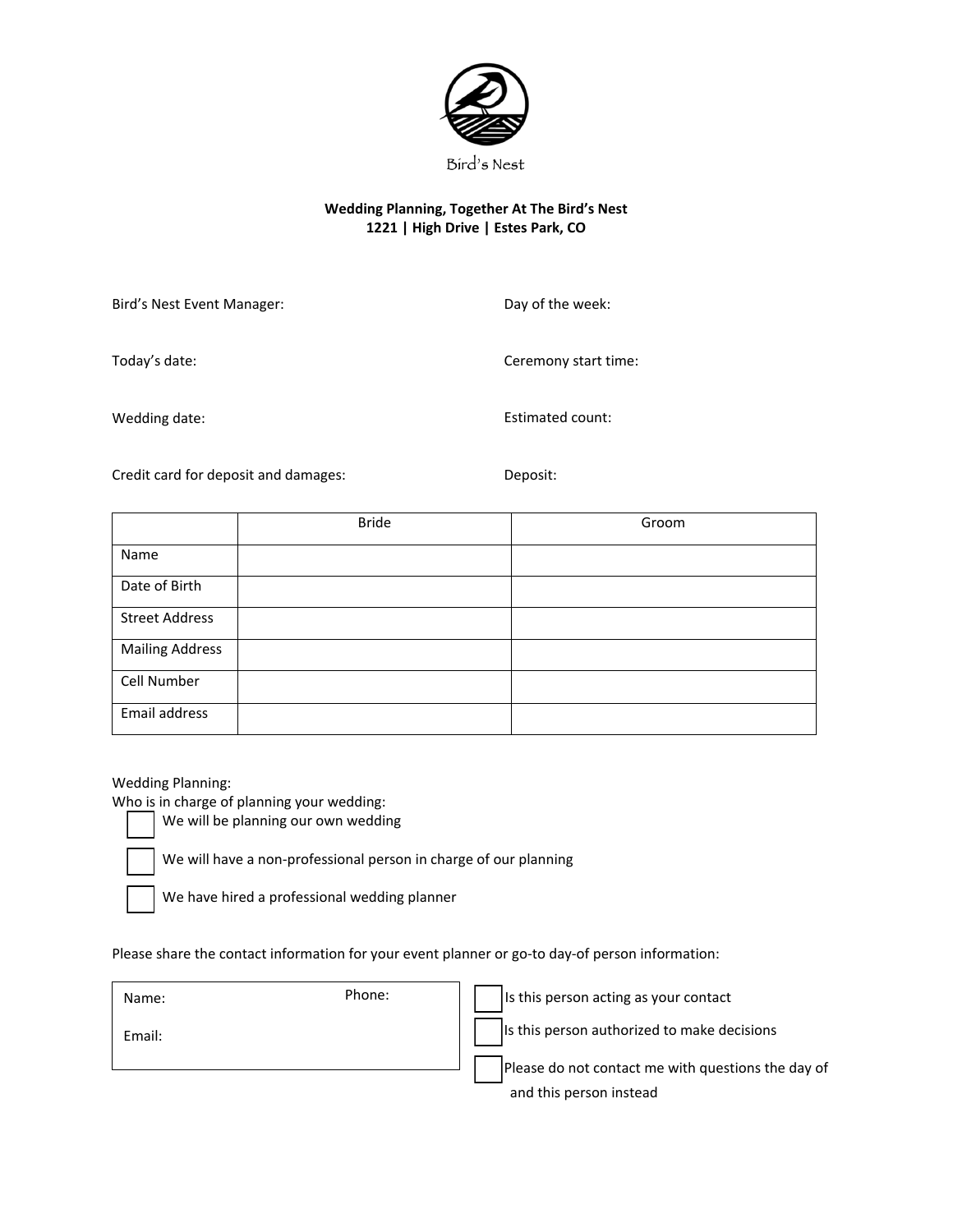# **Your Event Manager**:

will be assigned after you fill out the form – click on the "Meet My Event Manager' button on the event page of thebirdsnestestes.com. They will be your point of contact. They will be there for your walkthrough, tasting, arrange the budget, menu, bar details, the timeline for event and day of payment, management, and checkout. Your event manager arrives two hours before your event start time and stays throughout the event. Your Bird's Nest Event Manager will be onsite on the day of your event and will help direct your vendors and decorating team, ready the event space, and take care of your getting ready requests and food and beverage/alcohol service. They do not load in or out your items. You will need to assign a decorating team, load out team for the end of the evening, or florist for these duties. Please remember that our Event Management keeps office hours that will be communicated with you. If a personal emergency occurs, another event manager will be debriefed and onsite.

#### **Booking Fee:**

The booking fee is \$15 per person 30 guests, \$15 x 30=\$450. If you add extra people you will have to pay the additional fee. The booking fee is nonrefundable, it will not be applied as a credit towards your final bill, if you cancel your event this booking fee will not be refundable.

### **Deposit:**

Once you have agreed on an available date and time, tasting and walkthroughs dates are determined and a deposit of %50 of the room rental fee is due. 6 months prior to your event %25 of the food decided on is due. The rest will be paid at the conclusion of the event.



#### **Room Fee:**

Due at time of booking 50% of the room fee is due at the time of booking. Room fees vary depending on the season [https://www.thebirds-nest.com/event-space-1.](https://www.thebirds-nest.com/event-space-1) The other 50% is due at the time of final payment. The Room Fee is refundable if you cancel 6 months prior to your event.

#### **Cancellation Policy:**

50% of the room fee and food deposit will be refunded if you cancel six months before the event. 0% of your room fee or deposit will be refunded if you cancel 3 months prior to event 50% of the total will be charged if the event is canceled within a month's time of the event 85% will be charged if the event is canceled the week of the event 100% will be charged if the event is canceled the day of the event

#### **Event details:**

Person responsible for final payment the day of:

Ceremony location:

On-site

Off-site, specify

If on-site please communicate any specific family traditions or religious ceremonies you would like to include: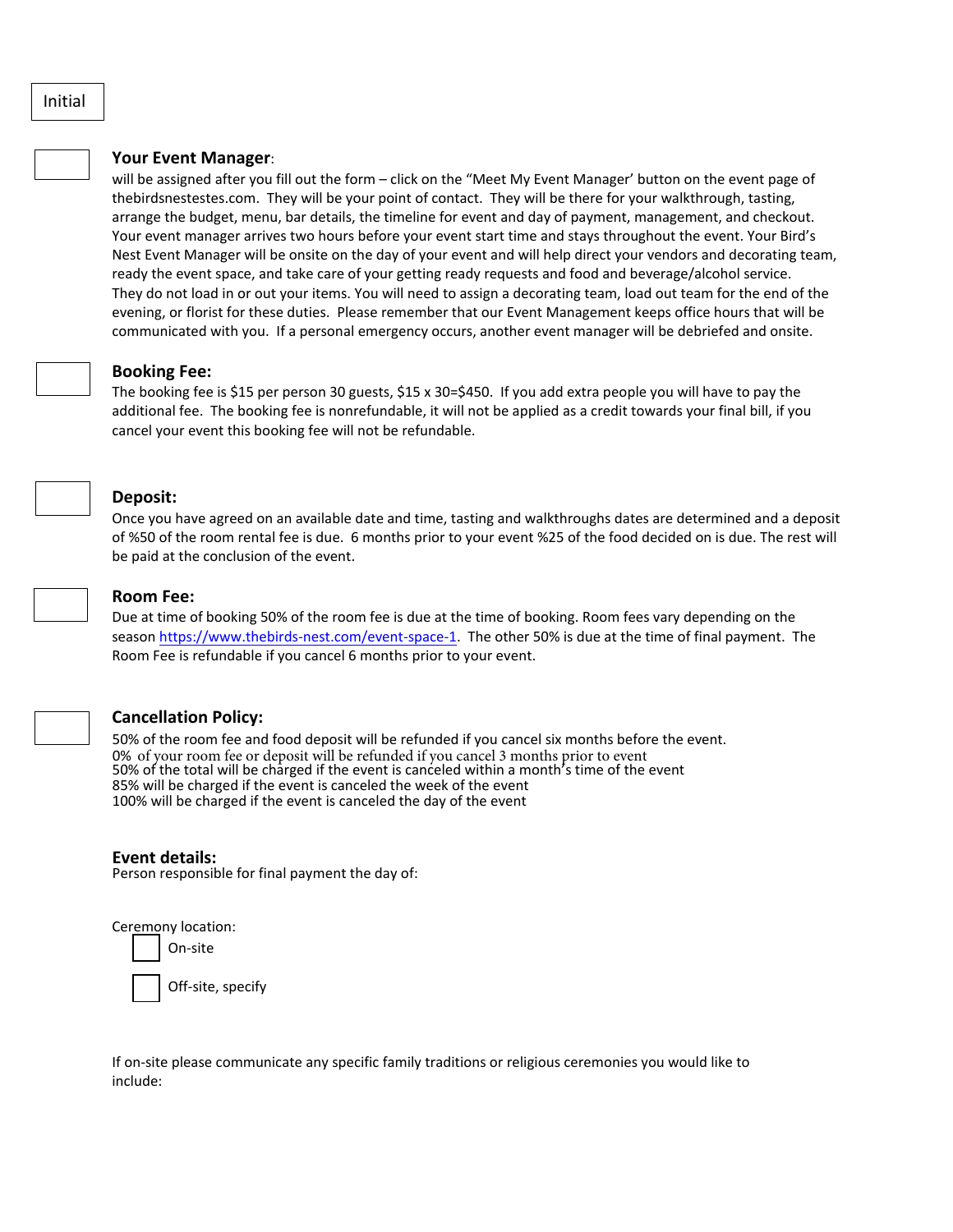Please understand size restrictions. Also remember Rocky Mountain National Park is just across the street from us—a great outdoor wedding site.

#### **If ceremony is onsite:**

Rehearsal: When would you like your rehearsal at Bird's Nest: The day before your event, v



Rehearsals are typically the day before. We will have time between 10am-12pm and possible later depending on other events scheduled. Please allow one hour for rehearsal.



We are happy to host your dinner at Bird & Jim. Depending on the amount of guest you have we have limited times available due to restaurant volume.

# **Tastings:**

After we have discussed, and you have narrowed down your menu items we can schedule a tasting. We can combine this with your walkthrough or have your tasting and walkthroughs on separate days.

Buffet tasting: \$50 per person (water, soda, drip coffee or tea will be offered at no additional charge) You may select up to four appetizers, two salads, and two entrees with sides. Most of the choices on our menu can be prepared for a tasting, and you'll want to select items that you intend to serve at your event. Plated dinner tasting: \$50 for 3 & 4 courses and \$65 for 5 courses. You will receive taster sized portions of each of the items you choose. You can choose 2 items per course. If dessert will be part of your menu, you may select up to two for your tasting.

It is not required to sign the contract before the tasting; however, we do require payment up front for the cost of the food and services during the tasting, which can and will be applied to the overall event total if you choose to continue with our services.

The Bird's Nest offers a complimentary tasting, for up to four guests, for events valued at or in excess of \$5,000. For events totaling less than \$5,000, the cost for a tasting is \$50 or \$65 per person. Additional tastings are subject to charge.

Tasting date & time:

Amount of people tasting: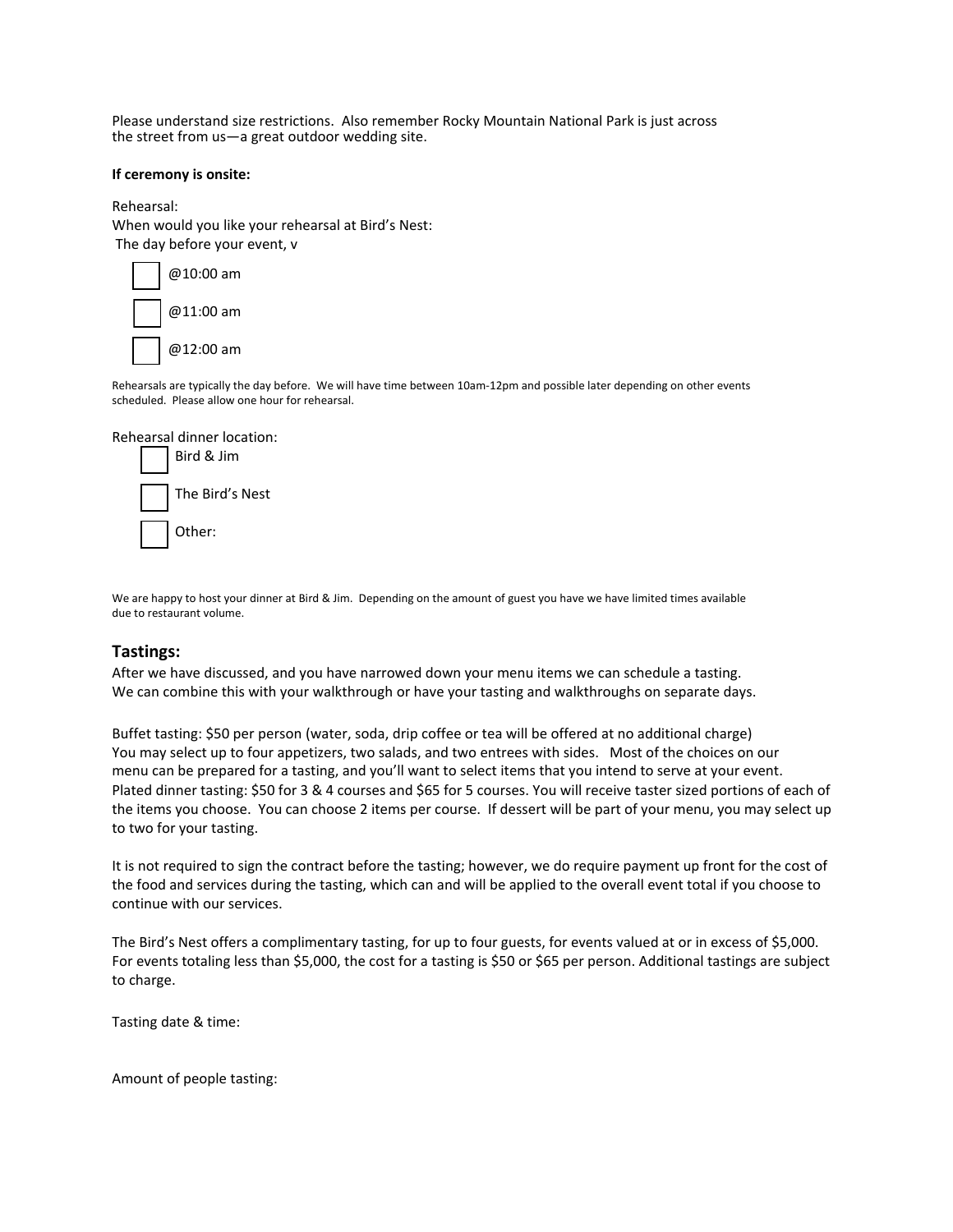Items selected to taste:

# **Walkthrough:**

You will meet with your Event Manager at the scheduled time at The Bird's Nest. We will tour you through our facility. We will discuss and choose how to best express your style including decorating, your ceremony if at The Bird's Nest, table settings, glassware, linens, napkin folding, bar set up and timeframe, guest book, place cards, cake table, parking restrictions, audio and visual equipment available, what we offer, accessibility, what to expect from your event throughout this process and the day of your event.

Walkthrough time & date:

Event Details:

Guest count for ceremony:

Who is in charge of the ceremony organization:

Name: Email: Email: Phone: Phone: Phone: Phone: Phone: Phone: Phone: Phone: Phone: Phone: Phone: Phone: Phone: Phone: Phone: Phone: Phone: Phone: Phone: Phone: Phone: Phone: Phone: Phone: Phone: Phone: Phone: Phone: Phone: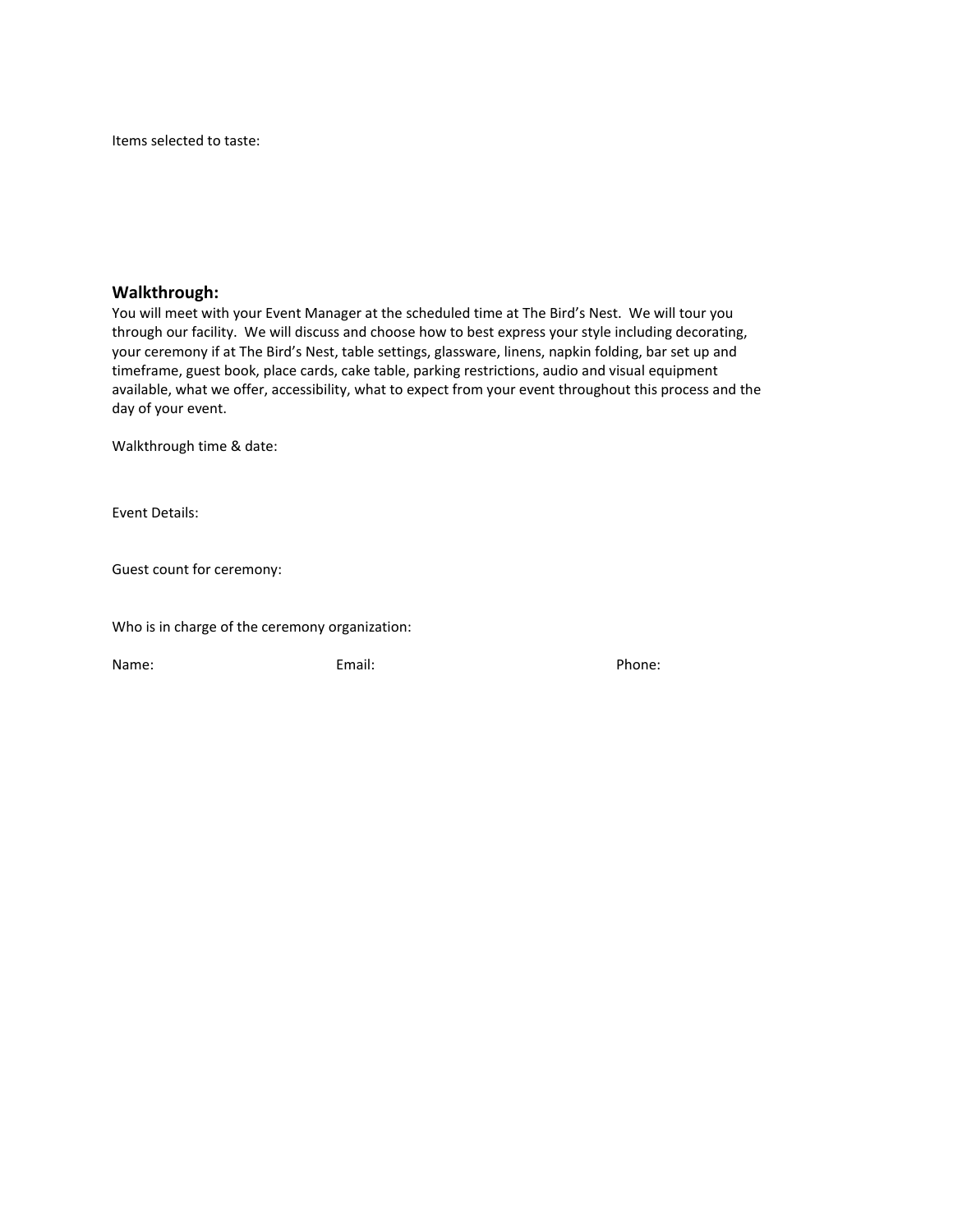Ceremony:



 $\Box$  Will parents be part of procession or need seating, if so what order and who will seat?

Bride's parents?

Groom's parents?

Family:

| Family      | <b>Bride</b> | Groom |
|-------------|--------------|-------|
| Parent      |              |       |
| Parent      |              |       |
| Parent      |              |       |
| Parent      |              |       |
| Grandparent |              |       |
| Grandparent |              |       |
| Grandparent |              |       |
| Grandparent |              |       |
| More        |              |       |
| More        |              |       |

Wedding Party:

|                       | <b>Bride</b> | Groom |
|-----------------------|--------------|-------|
| Best woman or man     |              |       |
| Attendant             |              |       |
| Attendant             |              |       |
| Attendant             |              |       |
| Attendant             |              |       |
| Attendant             |              |       |
| Attendant             |              |       |
| Children participants |              |       |
| Greeters/Usher        |              |       |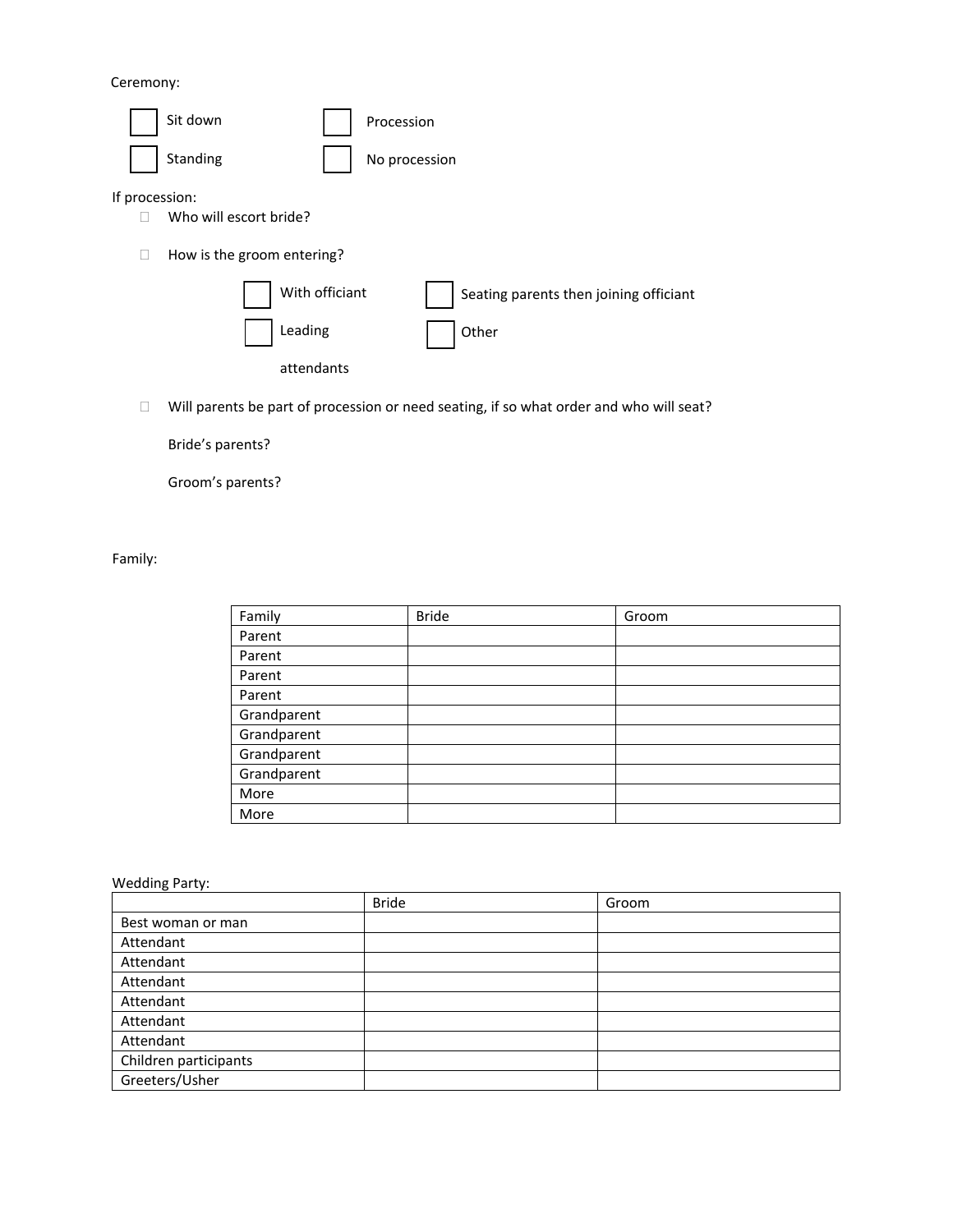How will the wedding party proceed?

In procession

In place

 $\Box$  If procession please specify order:

Will you need microphone for officiant/ceremony:



Will you need a place to sign you marriage license after:



Photographs, please include locations and time frame:

Photographer Name and contact information:

Arrival time:

We recommend:

<https://www.joepylephotography.com/>

<http://dreamtimeimages.com/contact/>

Videographer Name and contact information: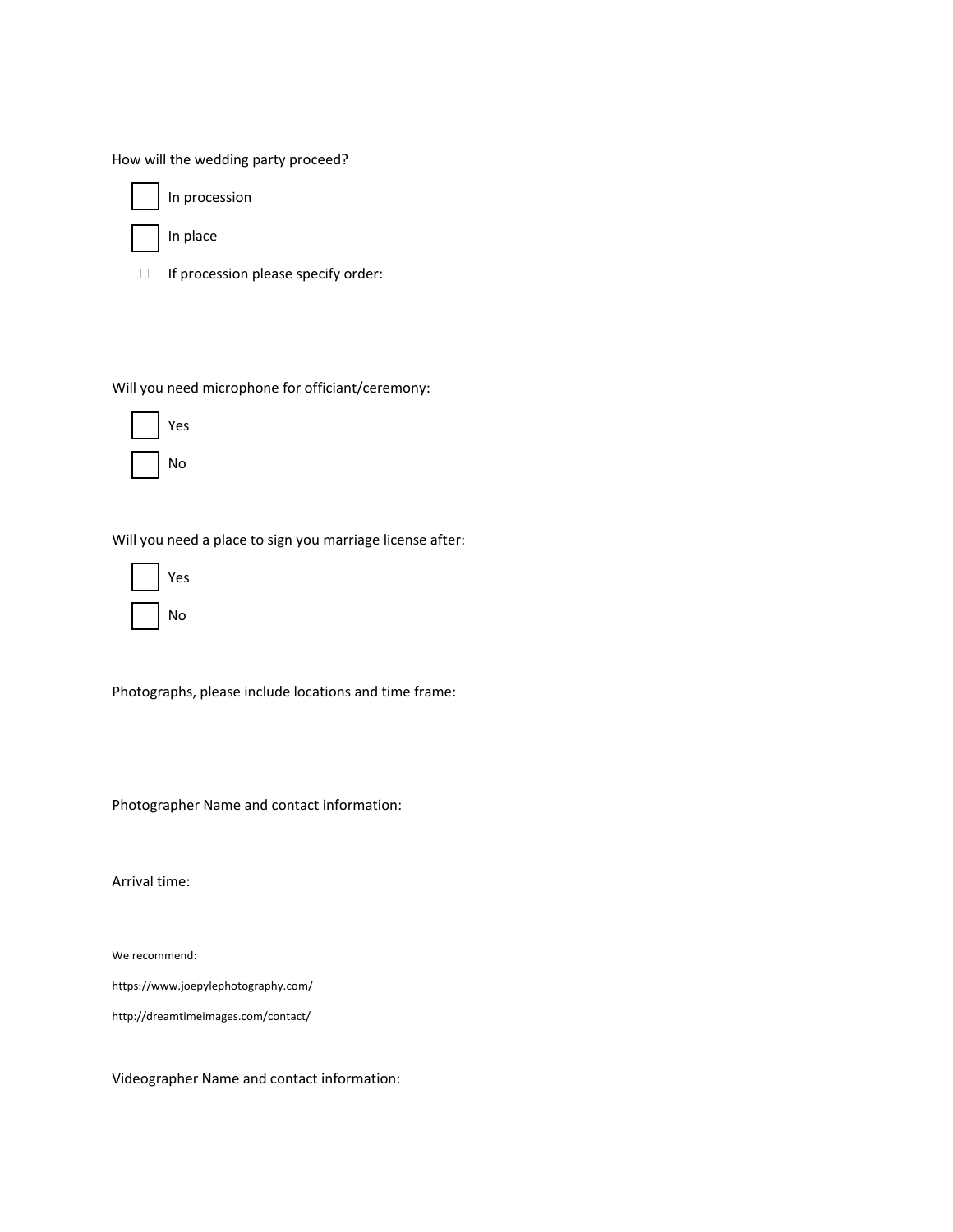Arrival time:

| Welcome bar:               | Time:                                                                         |
|----------------------------|-------------------------------------------------------------------------------|
|                            | Yes I would like a bar immediately following the ceremony or upon our arrival |
| Hosted                     |                                                                               |
| Partially Hosted           |                                                                               |
| Cash                       |                                                                               |
| No bar needed at this time |                                                                               |
|                            |                                                                               |
| Appetizers:                | Time:                                                                         |
| Passed                     |                                                                               |
|                            |                                                                               |
|                            |                                                                               |
|                            |                                                                               |
| Stationary                 |                                                                               |
|                            |                                                                               |
|                            |                                                                               |
| Menu:                      | Time:                                                                         |
| Sit down                   |                                                                               |
| <b>Buffet</b>              |                                                                               |
| Menu choices:<br>□         |                                                                               |
|                            |                                                                               |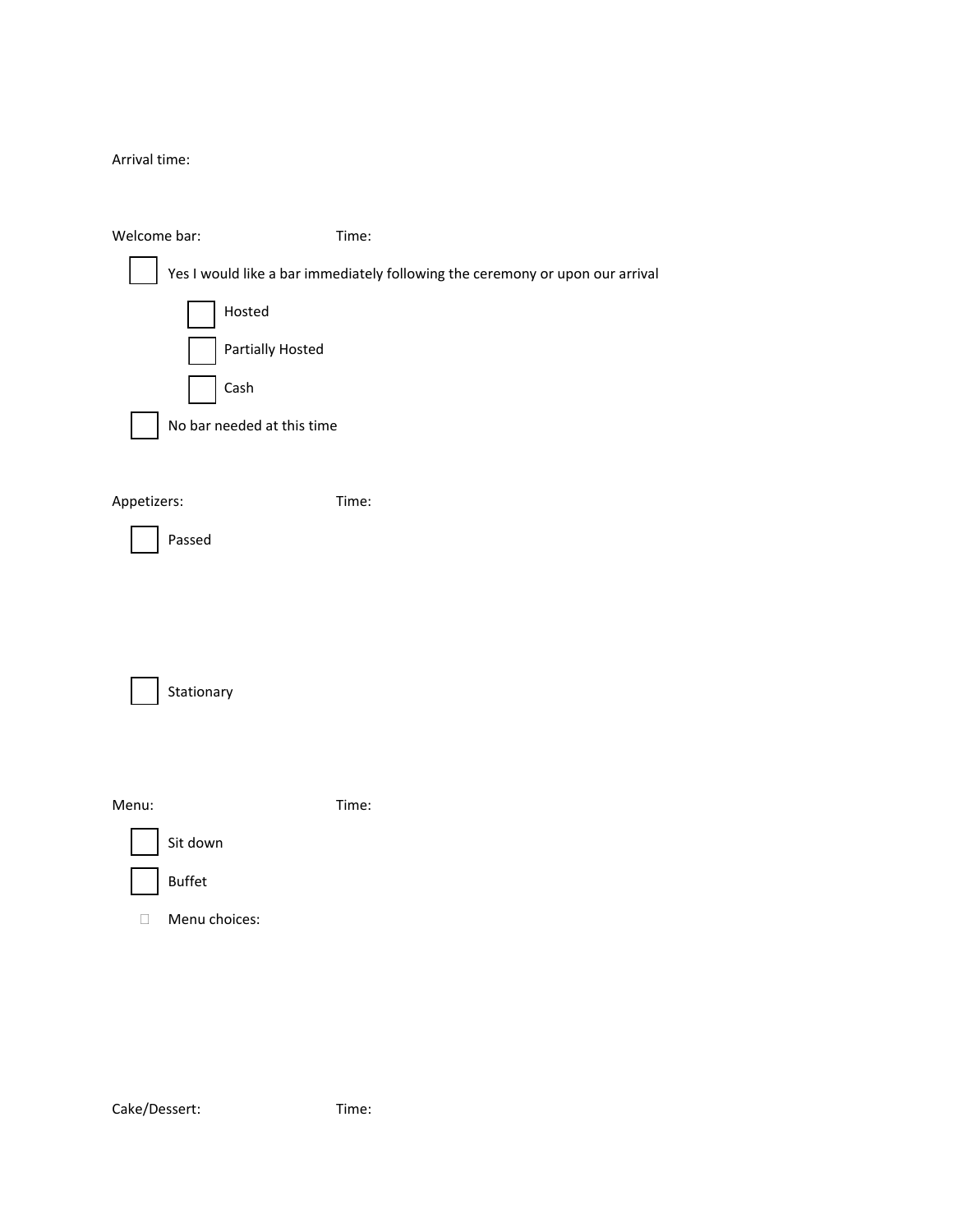Choice:

Would you like dessert displayed prior to serving: Time:



Late night snacks: Time:

# Bar details:

 $\overline{a}$ 

Bar (please select bar options from bar menu attached): Time:

|  | Hosted                  |
|--|-------------------------|
|  | <b>Partially Hosted</b> |
|  | Cash Bar                |

Final bar tab subjected to 20% gratuity

Who is responsible for final bar payment:

| Name: | Email: | Phone: |
|-------|--------|--------|
|       |        |        |
|       |        |        |
|       |        |        |
|       |        |        |
|       |        |        |

Reception details:

| Slideshow: | Time: |
|------------|-------|
|            |       |

Equipment needed: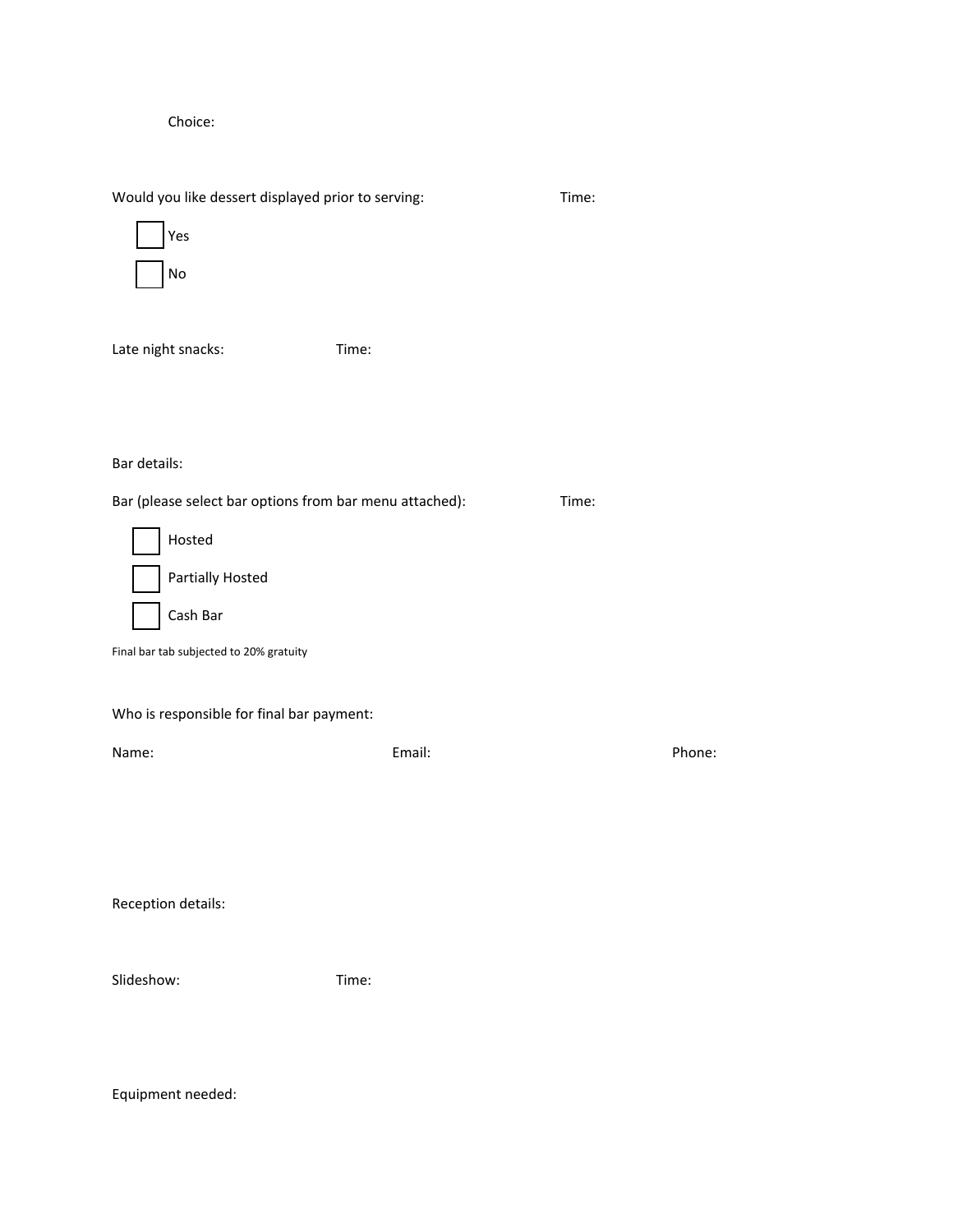| Toast:                                                                                                                                                       | Time:                                                                                           |  |
|--------------------------------------------------------------------------------------------------------------------------------------------------------------|-------------------------------------------------------------------------------------------------|--|
| Who:                                                                                                                                                         |                                                                                                 |  |
| Equipment needed:                                                                                                                                            |                                                                                                 |  |
| Dance:                                                                                                                                                       | Time:                                                                                           |  |
| Cake cutting:                                                                                                                                                | Time:                                                                                           |  |
| Music:<br>If so contact info:<br>$\circ$                                                                                                                     | Time:<br>We will have a professional DJ or musicians set up prior to event and ready to perform |  |
| Musicians play for ceremony<br>Musicians play for ceremony and greeting<br>Musicians play for ceremony, greeting and reception<br>Friend play their playlist |                                                                                                 |  |
| We will need to use Bird's Nest sound system<br>If multiple musicians are playing please specify:                                                            |                                                                                                 |  |

Any other Music notes: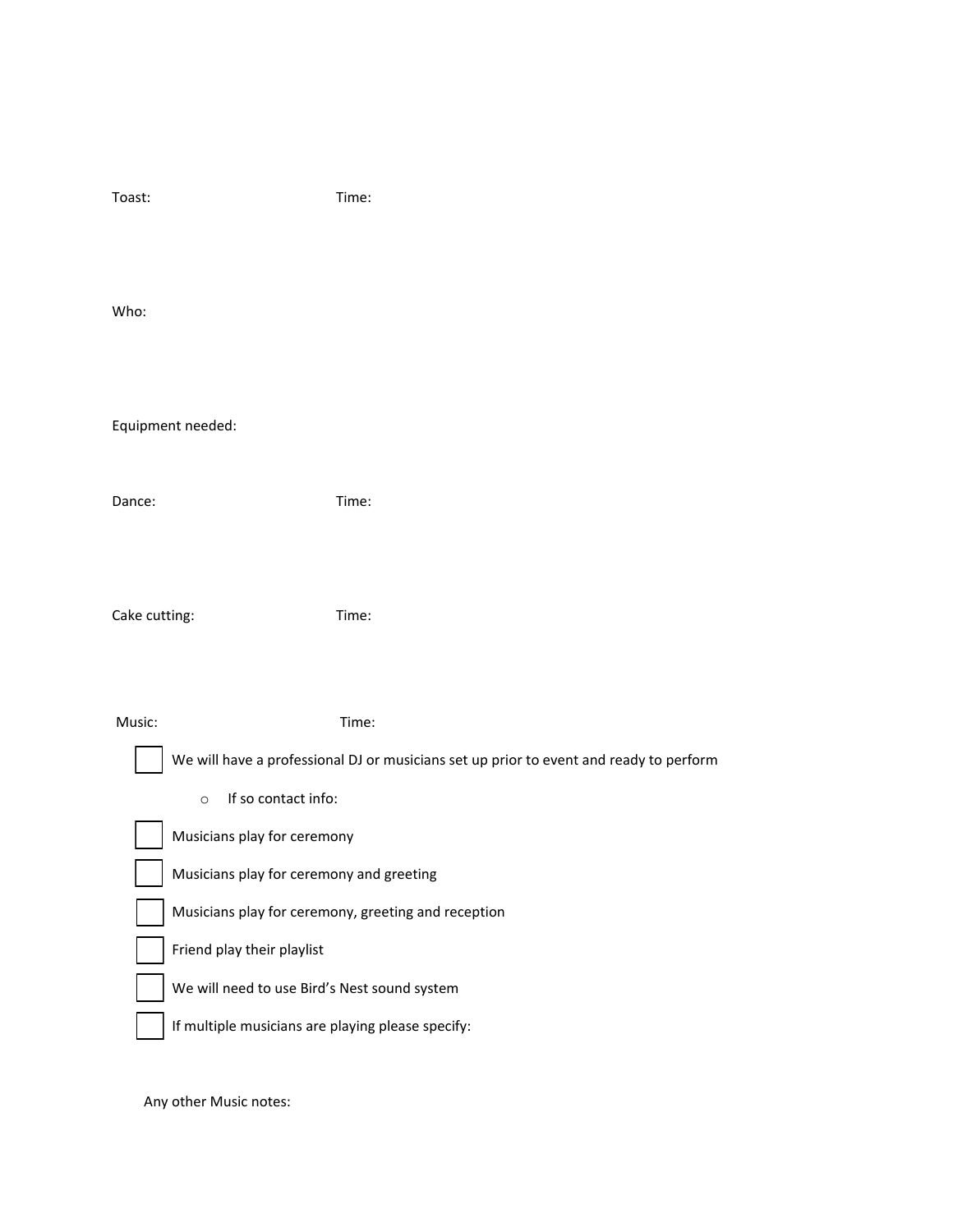| Setting up:      | Time |
|------------------|------|
| Center pieces    |      |
| Wall hangings    |      |
| Banister wrap    |      |
| Ceiling hangings |      |

When selecting your florist, ask to include end-of-the-night pick up in your bid. (Estes Park Florists will cost less on this item). This can save you up to an hour of load out time and accidental glass breakage when loading into your car. Flowers may arrive between 10am and one hour prior to your ceremony start time.

We recommend Little Hollow Florist in Berthoud, CO. https://www.littlehollowflowers.com/



Setting up and Decorating:

You can have anyone from your team set up 2 hours prior to the event. Anything that is set up must be taken down that evening. Any decorating items left behind will not be saved. If excessive disposal of decoration is left an additional disposal fee will be added. Any damage done to the premise while setting up will be charged to the credit card on file.

Please specify extra tables needed:

Will you be setting up:



Please list who will be coming for set up prior to event and contact info: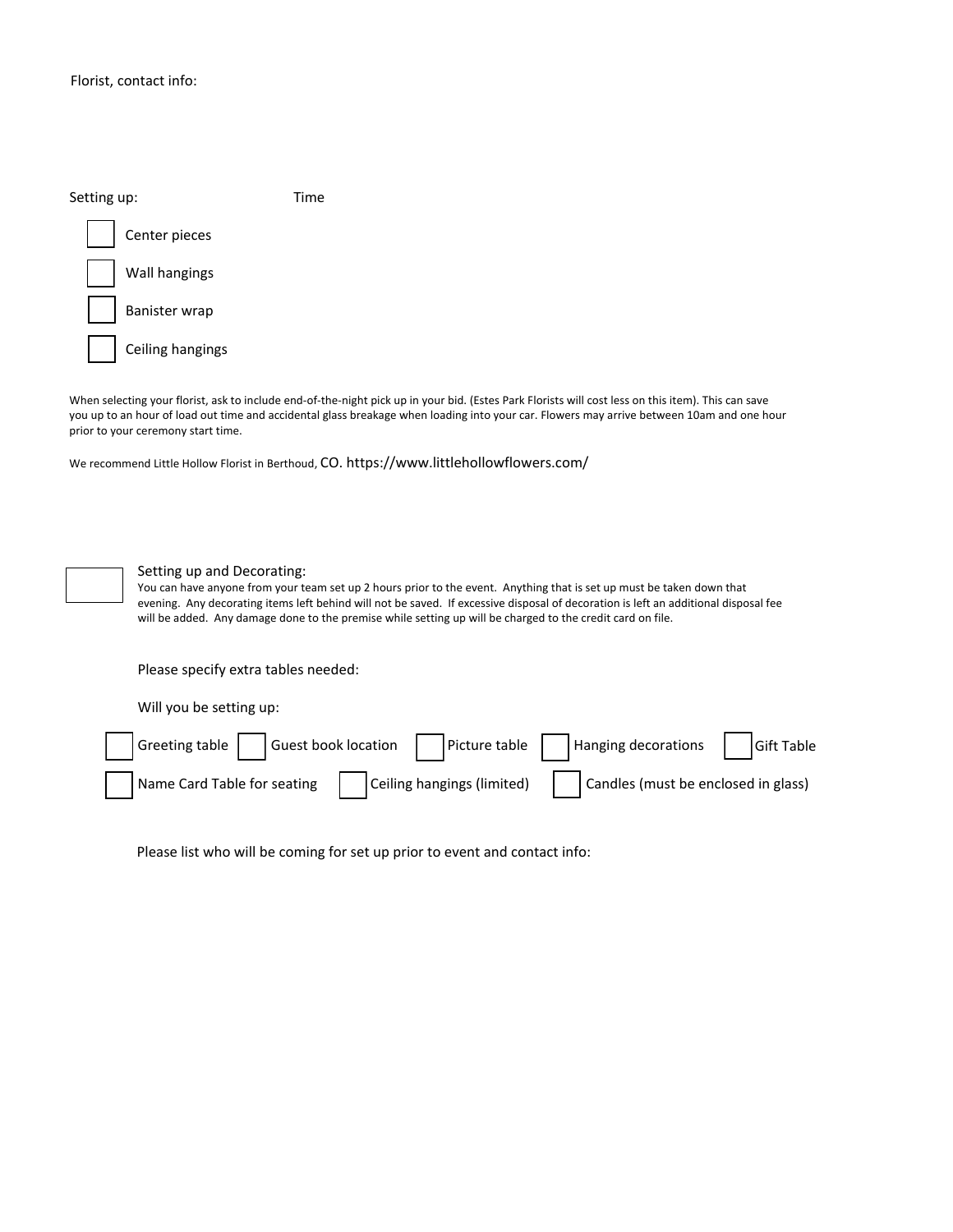Due to limited parking shuttles are required. Estes Park Trolleys: 970-481-8531, [request@estesoparktrolleys.com,](mailto:request@estesoparktrolleys.com) http://estesparktrolleys.com/

**Event Timeline: to be filled by event coordinator Start Time: Conclude: Conclude:** 

| Set up:                 |  |
|-------------------------|--|
| Bar Set Up (before,     |  |
| during and after event) |  |
| Procession/Beginning    |  |
| Appetizers              |  |
| Main Course             |  |
| Toasts/Presentations    |  |
| Dessert                 |  |
| Late Night Snack        |  |
| Conclusion of Event     |  |

20% gratuity will be added for all food and beverage items. All bar sales are subject to 20% tip

| Price: to be filled by event coordinator |  |
|------------------------------------------|--|
| Food                                     |  |
| Bar                                      |  |
| Staff                                    |  |
| Tax                                      |  |
| Sub Total                                |  |
| 4% Event Manager                         |  |
| gratuity                                 |  |
| 20% gratuity                             |  |
| <b>Booking Fee</b>                       |  |
| Deposit                                  |  |
| Room Rental Fee                          |  |
| <b>Additional Items</b>                  |  |
| Total                                    |  |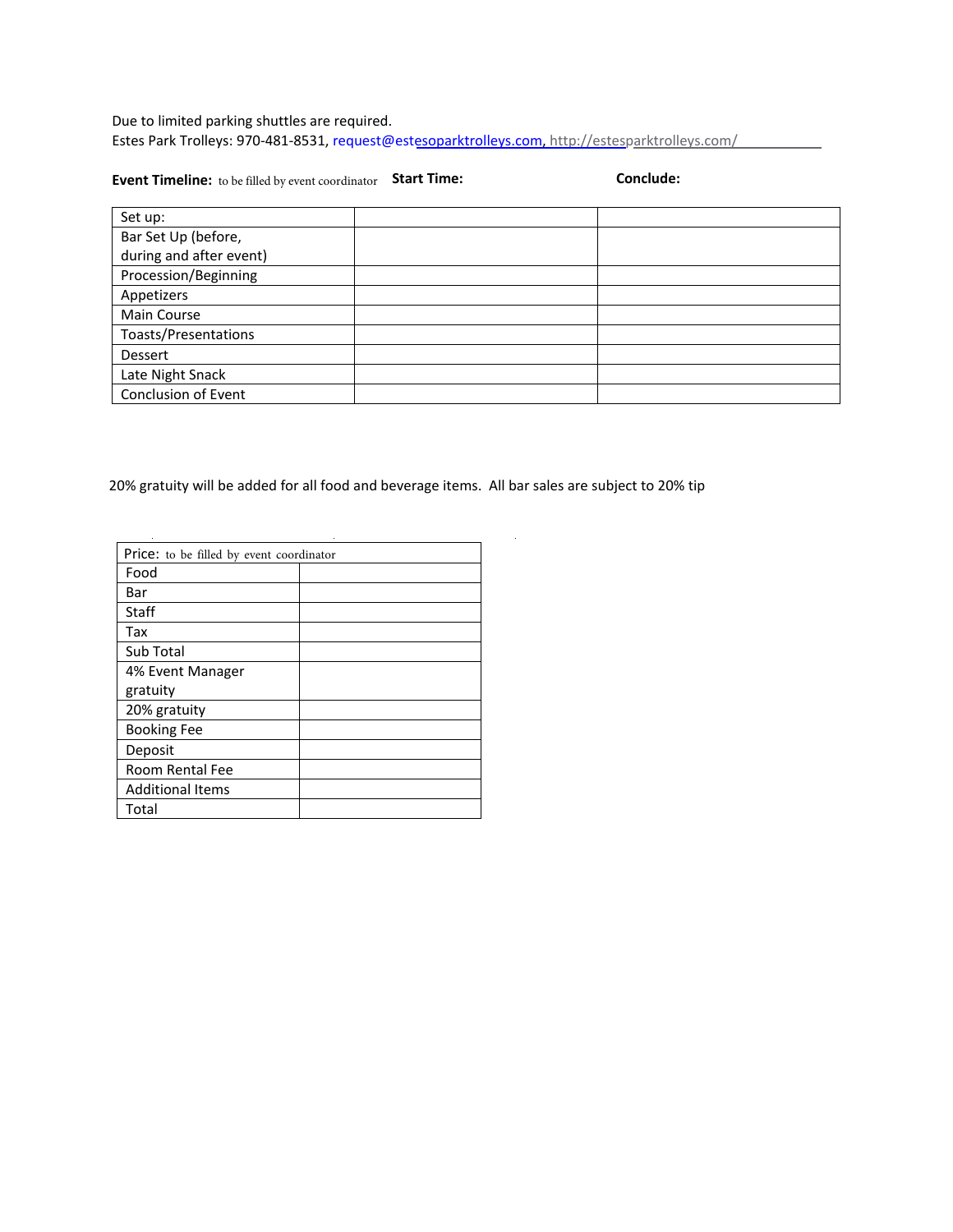

#### **Cancellation Policy:**

50% of the room fee and food deposit will be refunded if you cancel six months before the event. 0% of your room fee or deposit will be refunded if you cancel 3 months prior to event 50% of the total will be charged if the event is canceled within a month's time of the event 85% will be charged if the event is canceled the week of the event 100% will be charged if the event is canceled the day of the event

#### **Running Late:**

If your event runs over the designated time including a late start you will be charged \$500 for every half hour, hourly rate charges for staff. We will keep bar service until budget is met or otherwise instructed.  $\pm$ 

# **Menu Changes:**

Can be made up to 20 days before the event but could result in an additional charge.



# **Due to limited parking shuttles are required.**

**Suggestion: Estes Park Trolleys: 970-481-8531, [request@estesoparktrolleys.com,](mailto:request@estesoparktrolleys.com) Estes Park Shuttles: (970)586-5151**

**Contract & deposit:** As soon as the date is secured.

**Style and Level Choices:** needed to secure the date and to sign the contract. Choose buffet level or plated dinner level and dessert level and amount of people for the contract but the final menu item choices can come in later.

**Final Menu:** choices one month before the event. You can make changes up to 20 days before but additional charges could apply.

**Floor Plan:** Usually worked out with event space but if your Event Manager is assisting on this we need this information 10 days prior to event.

Final guest count: It is appreciated a month before but mandatory 1 week prior to the event. If a final guest count is not given we will prepare for the amount on the contract.

Final payment: At the conclusion of the event. You can pay this prior to the event if easier.

Credit card authorization: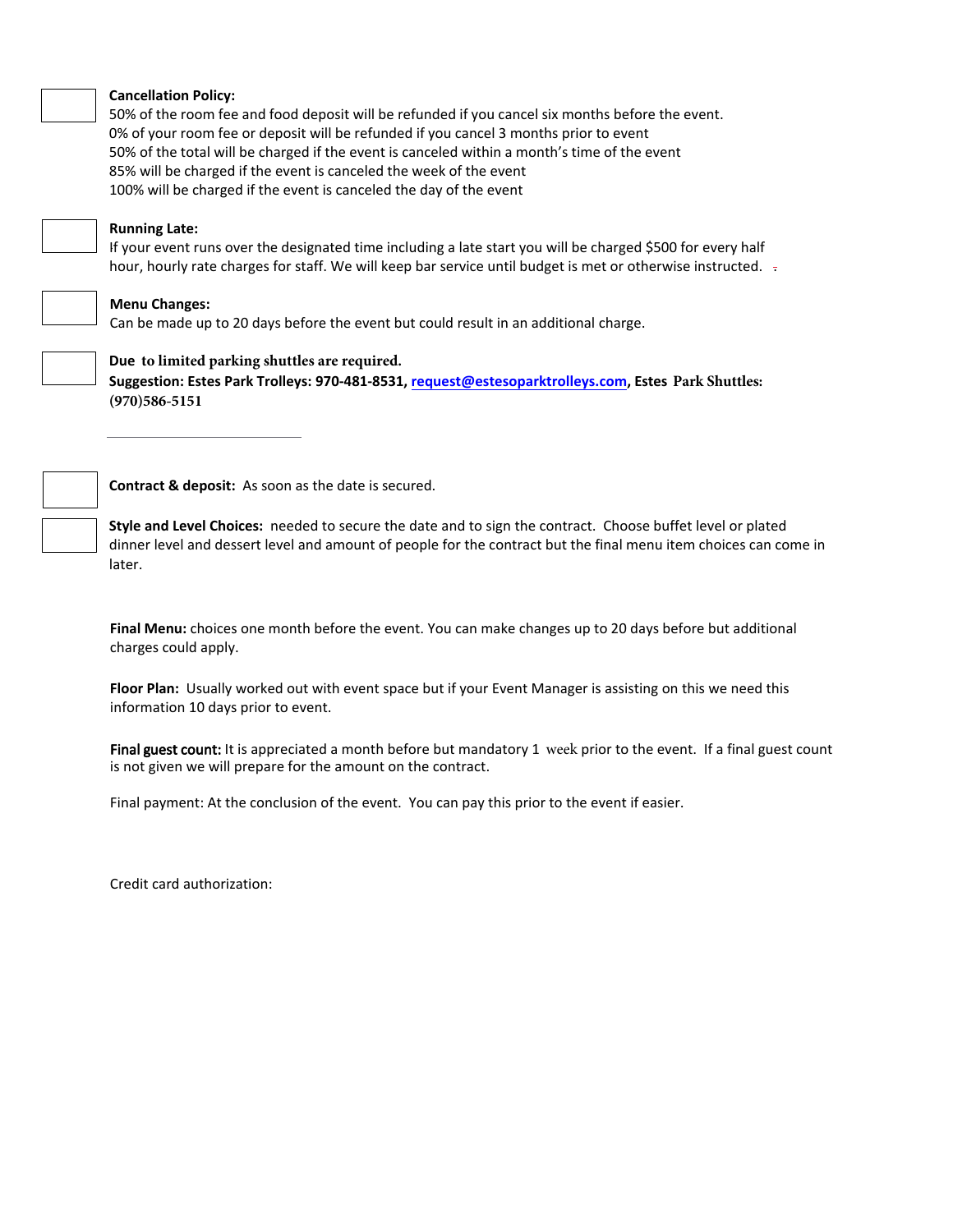I authorize Brid's Nest to charge my credit card for the deposit of our event. The Bird's Nest is allowed to keep this card on file and charge remainder of the event and any damages in lieu of final payments.

|                     | (signature) | (date) |
|---------------------|-------------|--------|
| Credit Card Number: |             |        |
| Name on Card:       |             |        |
| Date:               |             |        |
| Expiration:         | Code:       |        |
|                     |             |        |

Bird's Nest

# **Large Party Contract Bird's Nest | 1221 High Drive | Estes Park | CO**

**To secure your large party reservation, The Bird's Nest requires a booking fee of \$15 per guest. The fee is due upon booking. Depending upon your party's size, additional food and beverage deposits may be required, and due upon signing your contract, your reservation will be canceled if your deposit is not made. Your booking fee is nonrefundable and not applied towards your final bill. The additional food and beverage deposit can be refunded if you cancel 90 days prior to your event. Payment methods include cash, credit, or debit card.**

**Booking fee \$15 per person (due at time of booking): 30 guests x \$15 = \$450 non-refundable booking fee. If you book for 30 guests and add 5+ extra people, you will have to pay the additional fee. If you cancel, your booking fee is nonrefundable.**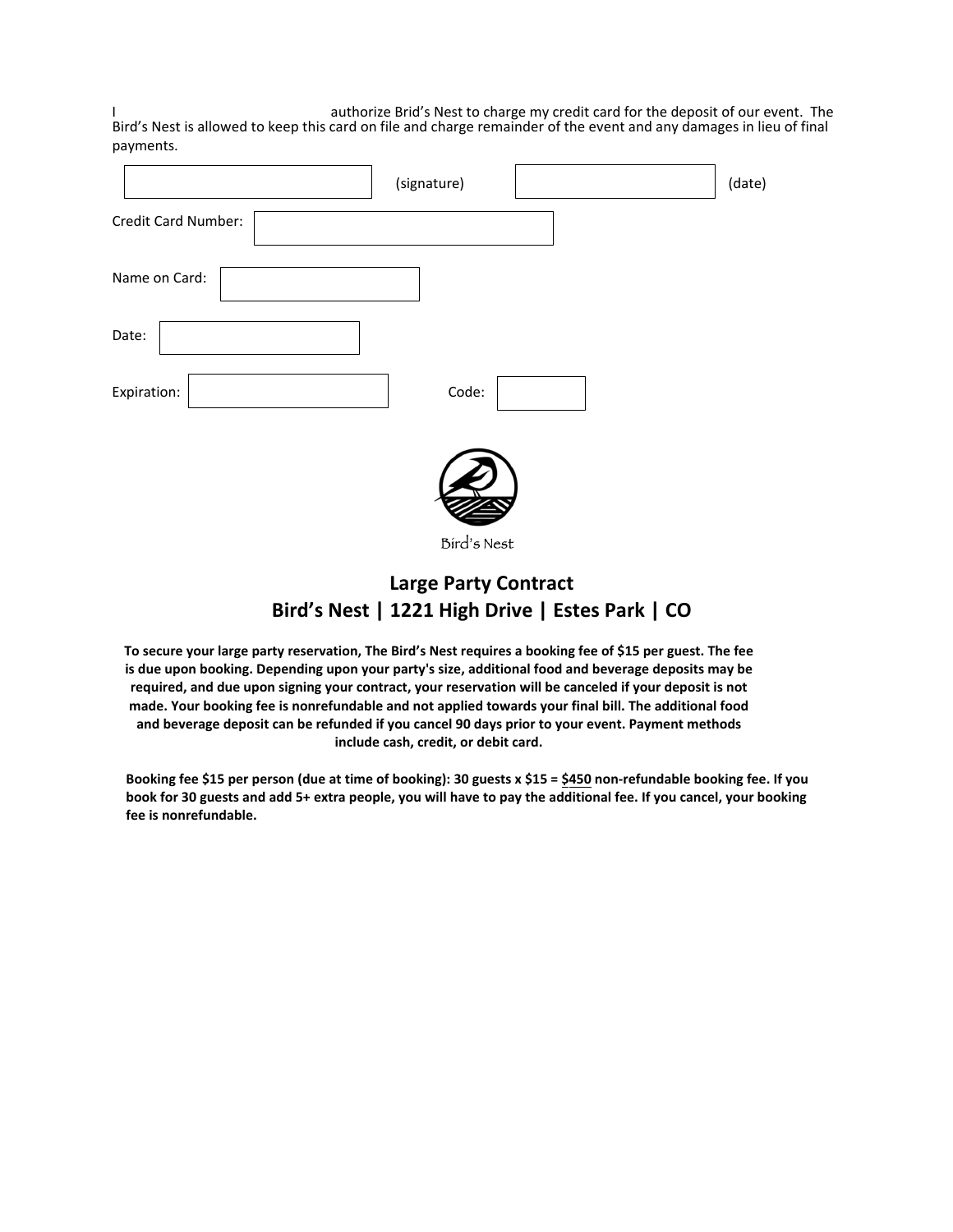| Fee Total: |  | <b>Initial Here</b> |  |
|------------|--|---------------------|--|
|------------|--|---------------------|--|

**Room Fee (due at time of booking): 50% of the room fee is due at the time of booking. Room fees vary depending on the season [https://www.thebirds-nest.com/event-space-1.](https://www.thebirds-nest.com/event-space-1) The other 50% is due at the time of final payment. The Room Fee is refundable if you cancel 6 months prior to your event.** 

| Fee Total: | <b>Initial Here</b> |  |
|------------|---------------------|--|
|            |                     |  |

**Food & Beverage deposit: 6 months prior to your event a food & beverage deposit is due. This is 25% of your final anticipated bill. If you cancel 90 days or more prior to your event, your food and beverage deposit will be refunded, but the \$15 per person booking deposit will not be refunded. If you cancel 90 days or less before your event, Bird's Nest reserves the right to keep the full food and beverage deposit. If you cancel 30 days or less prior to your event, The Bird's Nest reserves the right to charge 50% of the total negotiated bill.** 

| <b>Initial Here</b> |  |
|---------------------|--|
|                     |  |

г

**The final guest count is required one week prior the date of the reservation but appreciated ASAP.** 

| <b>Initial Here</b> |  |  |
|---------------------|--|--|

**Your party must check in and be complete no later than 15 minutes past the contracted time.** 

**Should your party increase in size after the contract has been signed, and if the size increases the day of, we will do our best to accommodate the additional guest. We will charge for additional guests. Unfortunately, we cannot guarantee seating for the additional guests. If your party decreases in size you will be charged contracted amount.**

|  | -------------       |  |
|--|---------------------|--|
|  | <b>Initial Here</b> |  |
|  |                     |  |

**If you choose to bring in an outside cake, there will be a charge of \$2 per person added to the bill. Please do not bring any glitter or confetti; if so, we will add a clean-up fee of \$40 to your bill.** 

**Initial Here** 

**There will be a 20% auto-gratuity added to the final bill.** 

**Initial Here** 

**Your final bill may be settled with cash and or credit or debit cards. We will not run separate checks for your event. We will provide one itemized check. You agree that you are responsible for the collection of payments and settling the final bill.**

| <b>Initial Here</b> |  |
|---------------------|--|
|                     |  |

**To best accommodate planning for large parties, we require that any party of 20-40 hosts choose our pre-fixed menu for the event (starting at \$45 plus tax and gratuity). For parties of 40+, we require the host to choose a buffet menu.** 

| <b>Initial Here</b> |  |  |
|---------------------|--|--|
|---------------------|--|--|

**If restrictions are put on us by our government, i.e., like mask wearing, you agree to follow the regulations we are required to follow and uphold.**